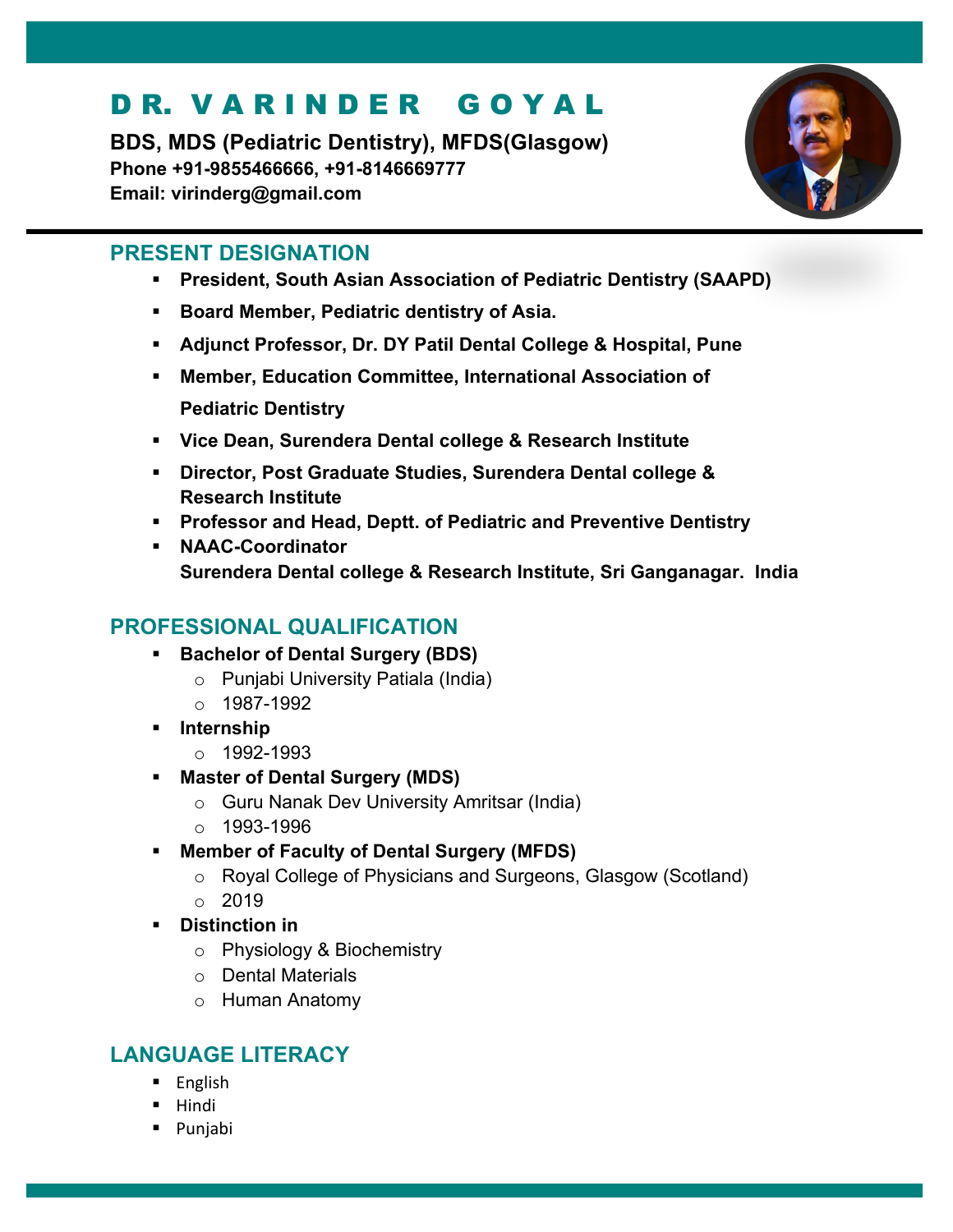## **PAST EXPERIENCE**

- § **Professor & Head** 
	- o Dasmesh Institute of Research & Dental Sciences, Faridkot, Punjab
	- o Deptt. of Pediatric and Preventive Dentistry
	- o From 11.10.1996 to 22.09.2016
- § **Registrar & Medical Superintendent.**
	- o Dasmesh Dental Hospital, Faridkot, Punjab

## **ACADEMIC ACTIVITIES**

§ **Thesis**

"2% Sodium Iontophoresis as an alternative to cavity base in silver amalgam restorations"

## **ASSIGNMEMTS**

- o Certified Inspector, Dental Council of India, New Delhi
- o Trained and Certified in Tobacco Use Cessation by WHO and Ministry of Health and Family Welfare.

## **PAST AFFILIATIONS**

- § **Past President**
	- o Indian Society of Pedodontics & Preventive Dentistry
- § **Past General Secretary** o Indian Society of Pedodontics & Preventive Dentistry
- § **Past President**
	- o Indian Dental Association, Faridkot
- § **Past Executive Council Member** o Indian Society of Pedodontics and Preventive Dentistry
- **Past Assistant Secretary** 
	- o Indian Society of Pedodontics and Preventive Dentistry
- § **Past Member of board of studies**
	- o Baba Farid University of Health Sciences (BFUHS)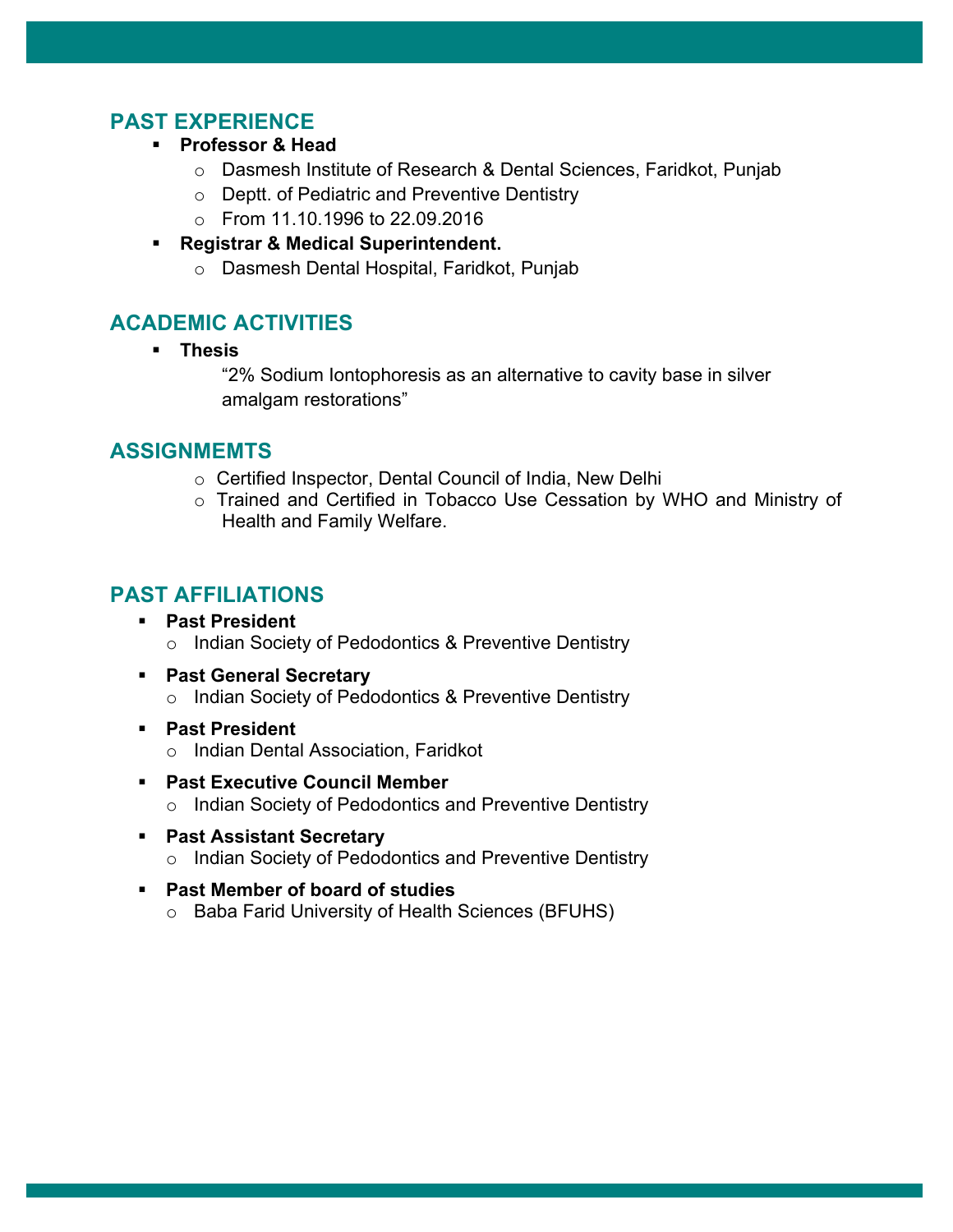#### **PUBLICATIONS**

- Hypohidrotic Ectodermal Dysplysia Of Two Siblings: A Case Report I- Dentistry, Vol 4, No 3, Sep –Dec 2008.
- Cherubism: A Case Report Ijcpd, Vol 2, Issue 1, Sep –Dec 2009.
- Dental Management of Pediatric Patients Receiving Chemotherapy and Radiation Dentistry (Dental Association Journal) Vol 6 No.1, Jan March 2010.
- Use Of Antibiotic Therapy In Pediatric Dental Patients: A Review Baba Farid University Dental Journal Vol 1 No. 1, July 2010.
- Progeria: A Case Report Joss, Vol 1, Issue 1, September 2010.
- § Use of Antibiotic Therapy I Pediatric Dental Patient: A Review Baba Farid University Dental Journal, Vol1, No1, July 2010.
- Guideline On Adolescent Oral Health Care Joss, Vol 1, Issue 1, September 2010.
- Multiple Exostoses of Jaws A Case Report Inj Of Oms, Vol 8, Issue 1, 1993.
- 2% Sodium Fluoride Ionotophoresis As an Alternative to Cavity Base In Silver Amalgam Restorations Dental Experts, Feb 2011
- Prevalence Of Dental Caries In School Going Children Of Rural And Urban Areas Of Faridkot District, Punjab Baba Farid University Dental Journal Vol 2, No 2, October 2011.
- § Twin Mesodens A Case Report With two Different Approaches In Treatment Baba Farid University Dental Journal Vol 2, No 2 , October 2011.
- Prevalence of dental caries in school going children of Rural and Urban areas of Faridkot District, Punjab: Baba Farid University Dental Journal 2 (2), 39-43, 2011
- Central Giant Cell Granuloma-A Rare Case Report: Baba Farid University Dental Journal 2 (supl2), 22-24, 2011
- Pulpotomy of A Primary Molar Using MTA. A Clinical and Radiographic Success: Baba Farid University Dental Journal 2 (supl2), 34-35, 2011
- § Comparative Clinical Evaluation of Conventional Rotary Instruments and Papacarie In Carious Dentine Removal: An In Vivo Study; Baba Farid University Dental Journal Vol 3 No. 2, June 2012.
- An ex-vivo comparative evaluation of Radiovisiography and apex locators in determining root canal length, Baba Farid University Dental Journal 3 (3), 7-10, 2012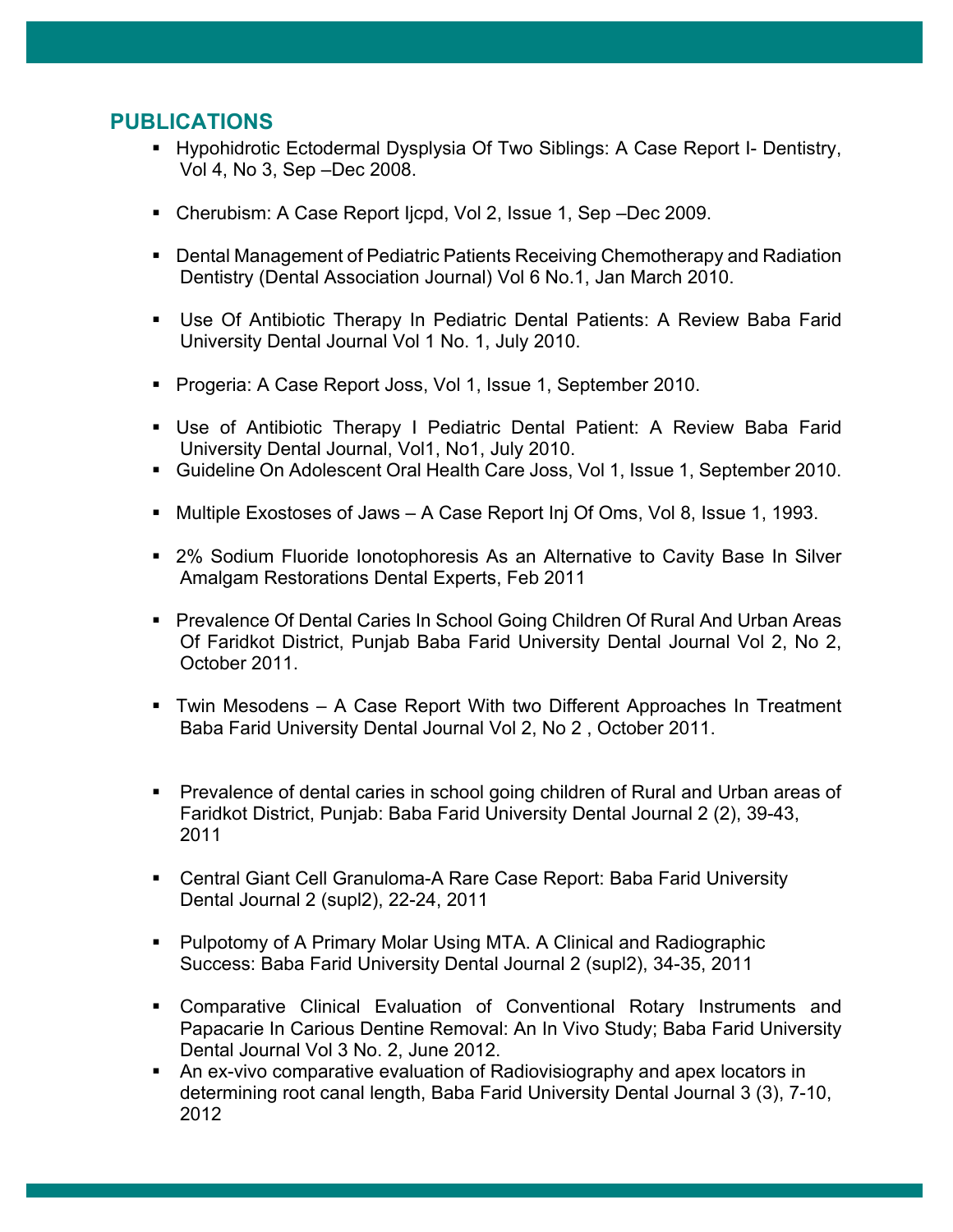- Dental caries prevalence in rural school children of district Sirsa, Baba Farid University Dental Journal 3 (3), 22-25, 2012
- Dilacerated and Impacted Maxillary Central Incisors: Case Report: Baba Farid University Dental Journal 3 (1), 130-133, 2012
- Prevalence of Dental Caries Among Children with Special Health Care Needs in Ludhiana And Faridkot Districts Of Punjab; Baba Farid University Dental Journal Vol 4 No.1, Feb 2013.
	- o
- Comparative Evaluation of Cariogenic and Erosive Potential Of Pediatric Liquid Medicaments Used By Children - An In Vitro Study: Baba Farid University Dental Journal Vol 4 No. 3, Oct 2013
- Esthetic improvement of white spot lesions and non-pitted fluorosis using resin infiltration technique: Series of four clinical cases- Journal of Indian Society of Pedodontics and Preventive Dentistry 32 (2), 176, 2014
- Comparative Evaluation of Resin Infiltration, Bleaching and Bleaching-with-resin Infiltration in Esthetic Improvement of Non-pitted Fluorosis: Caries Research 48 (5), 410, 2014
- § Comparative evaluation of esthetic changes in nonpitted fluorosis stains when treated with resin infiltration, in-office bleaching, and combination therapies - Journal of Esthetic and Restorative Dentistry 29 (5), 317-324, 2017
- § Mineral trioxide aggregate-induced apical closure in nonvital immature permanent maxillary incisor, Journal of Indian Society of Pedodontics and Preventive Dentistry 35 (4), 378, 2017
- Antimicrobial efficacy of 980 nm diode laser on Enterococcus faecalis in conjunction with various irrigation regimes in infected root canals: An in vitro study, Journal of Indian Society of Pedodontics and Preventive Dentistry 36 (4), 347, 2018
- Comparison of push-out bond strength of furcation perforation repair materials– Glass ionomer cement Type II, hydroxyapatite, mineral trioxide aggregate, and biodentine: An in. Contemporary clinical dentistry 9 (3), 410, 2018
- Fusion of primary teeth-An odontogenic anomaly, Journal of Oral Medicine, Oral Surgery, Oral Pathology and Oral Radiology, Volume 4 Issue 1 Pages 53-55 2018
- A comparative evaluation of fractural strength and marginal discrepancy of direct composite veneers using four different tooth preparation techniques: An in vitro study, Journal of Indian Society of Pedodontics and Preventive Dentistry 37 (1), 55, 2019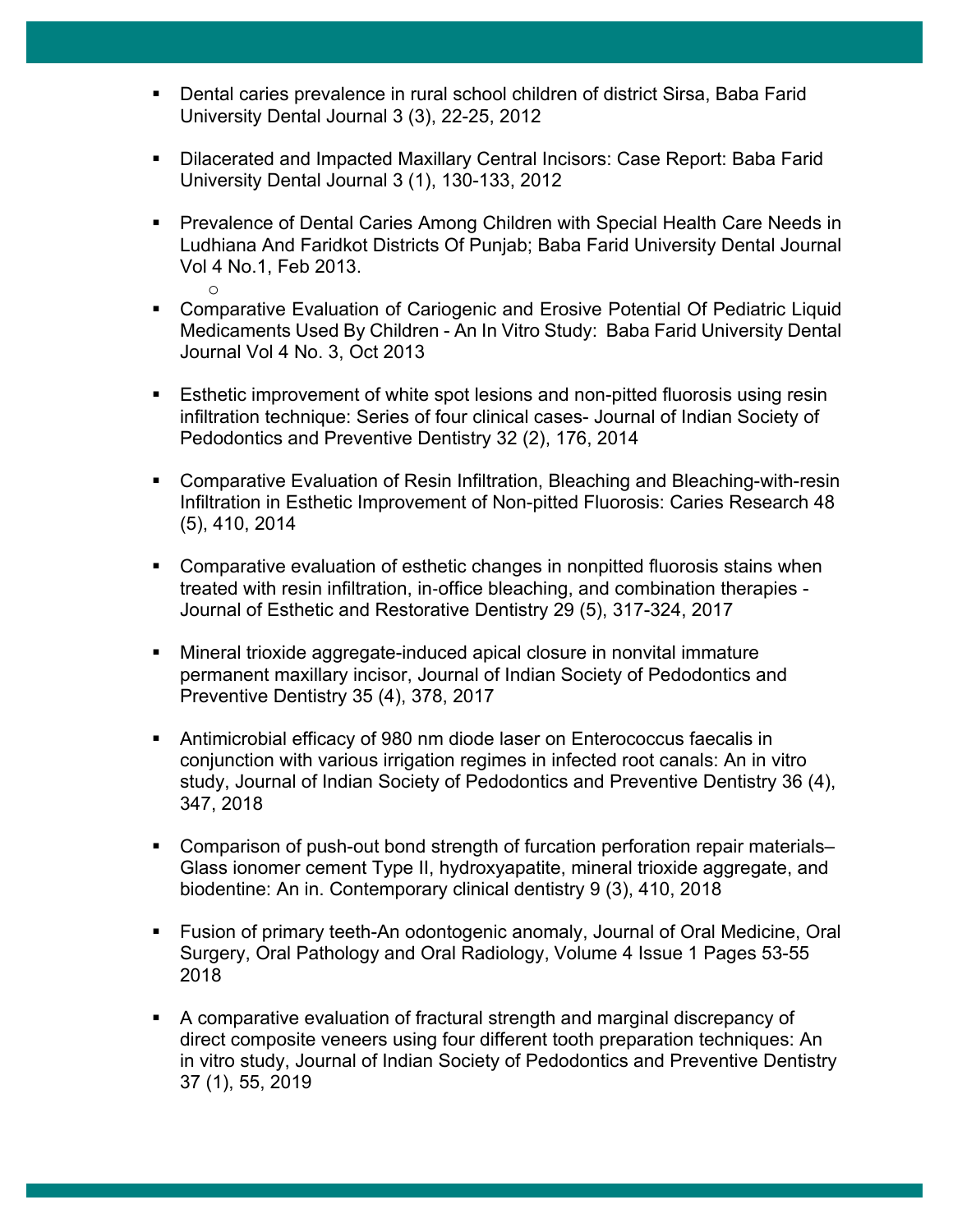## **SCIENTIFIC PRESENTATIONS**

- Conducted many CDE programs
- Presented Many scientific research papers at national and International **Conferences**
- Guest Speaker at various national Conferences
- 31<sup>st</sup> Annual ISPPD Conference at ITS Dental College, Ghaziabad, U.P. from  $12^{th}$  – 14<sup>th</sup> Nov 2019.
- Guest Lecture, 32<sup>nd</sup> National ISPPD Conference, Amritsar.2010
- Guest Lecture, 33<sup>rd</sup> National ISPPD Conference, Mangalore.2011
- Guest Speaker, 34<sup>nd</sup> National ISPPD Conference, Pattaya Thailand in 2012.
- § Guest Speaker at IADR Conference, New Delhi,2013
- Guest Speaker, 35<sup>nd</sup> National ISPPD Conference Jaipur in 2013
- Presented Poster at AAPD 2014 at Boston
- 11<sup>th</sup> National Post Graduate Convention held at Chandigarh, Feb 2014
- Guest Speaker, 36th annual conference of Indian Society of Pedodontics and Preventive Dentistry, Lucknow, 2014
- Paper presentation, FDI Annual world dental congress, Greater Noda India, 2014
- § Guest Lecture, 37th National ISPPD Conference, Raipur, 2015
- § Guest lecture, IDA conference, ITS Dental College, Murad nagar, March 2016
- § Guest lecture on endodontic management of young permanent tooth, National Symposium on Endodontics, Jaipur on 24th June 2016
- Guest lecture on endodontic management of young permanent tooth, BJS Dental College, Ludhiana October 2016
- Pedo Pearls Convention, Hyderabad, 2016
- Guest Lecture, 38th National ISPPD Conference, Kochi, 2016
- § Guest lecture on endodontic management of young permanent tooth, BJS dental College, Ludhiana 2017
- § Guest Lecture, South Asian Association of Pediatric Dentistry Congress New Delhi, 2018
- Guest Lecture, 1st Nepalese association of Pediatric Dentistry, Congress, Nepal, 2018
- Guest Lecture, Pediatric Association of Asia biennial congress, Beijing, China, 2018
- § Guest Speaker at ISPPD Student Convention, 2019
- Guest Speaker at 2<sup>nd</sup> South Asian Association of Pediatric Dentistry & 3<sup>rd</sup> Nepalese Association of Pediatric Dentistry Congress, Kathmandu, Nepal, 2019.
- Delivered Adjunct Faulty Lectures at Dr. D.Y. Patil Dental College & Hospital,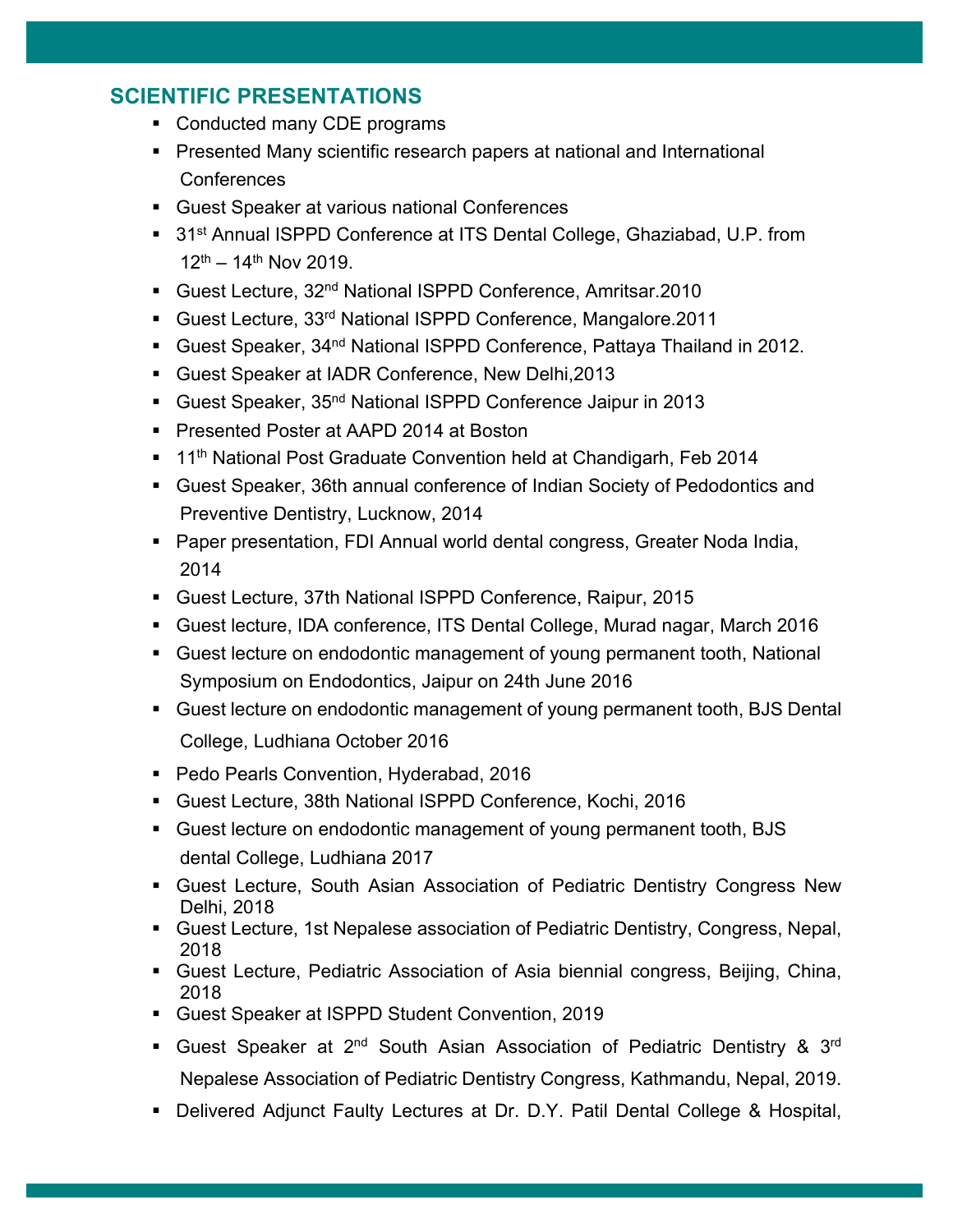Pune, July 2019

- Co-authored Oral presentation at American Dental Association and FDI Congress San Francisco, USA, September 2019
- Co-authored Oral presentation at American Dental Association and FDI Congress San Francisco, USA, September 2019.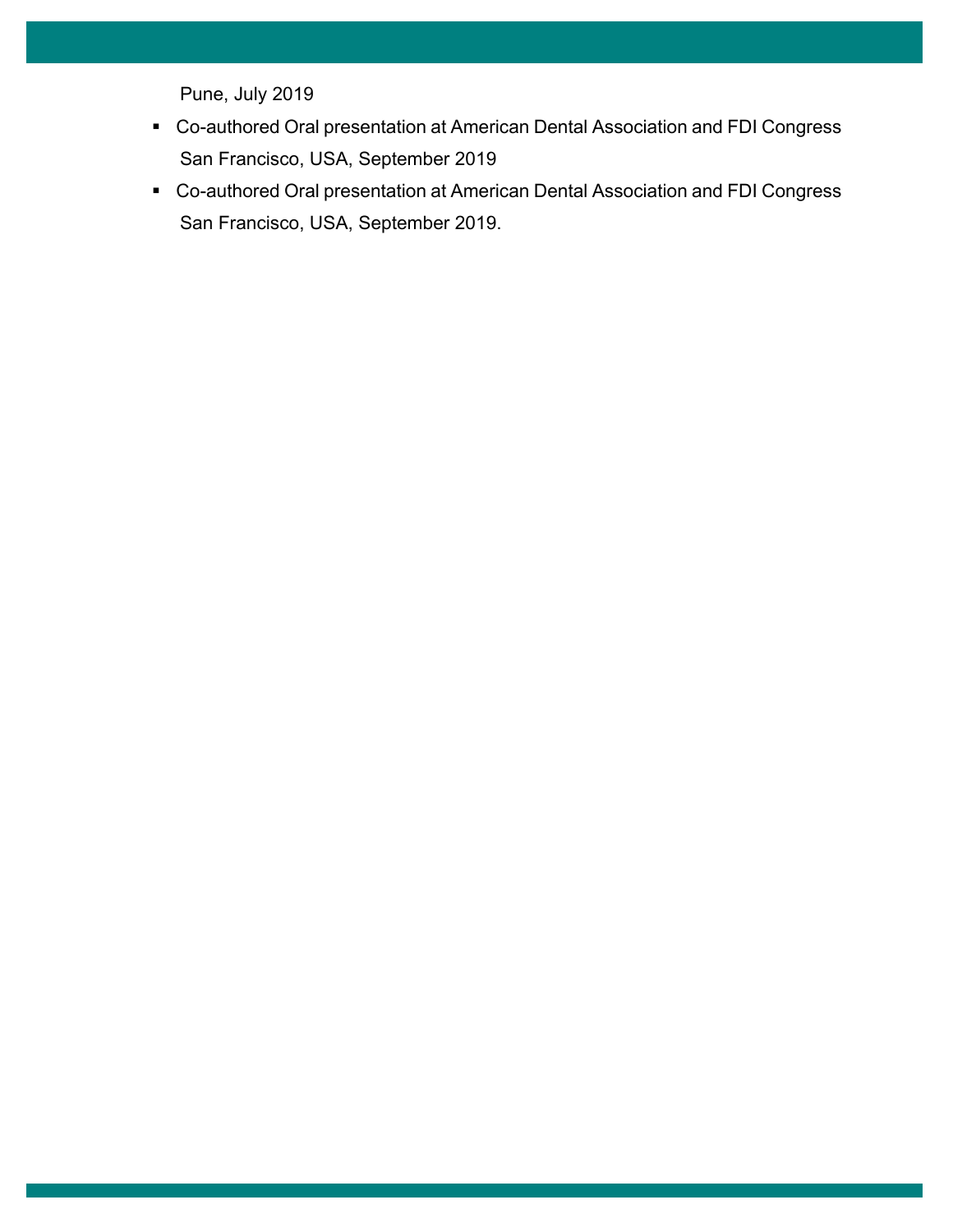## **CONFERENCES**

- IDA All India Dental Students' Conference at Ludhiana, 19<sup>th</sup> to 21<sup>st</sup> December 2003.
- FDI Annual World Dental Congress held at New Delhi, India, 10-13<sup>th</sup> September 2004.
- 30<sup>th</sup> Annual ISPPD Conference at Ramoji Film City, Hyderabad, A.P. 13<sup>th</sup> -15<sup>th</sup> Nov '08.
- 31<sup>st</sup> Annual ISPPD Conference at ITS Dental College, Ghaziabad, U.P. 12<sup>th</sup> 14<sup>th</sup> Nov 'o9.
- **•**  $7<sup>th</sup>$  National Post Graduate Convention held at Udaipur, Rajasthan, 6<sup>th</sup> and 7<sup>th</sup> March 2010.
- 32<sup>nd</sup> National ISPPD Conference & IAPD Regional Meet held at Amritsar, 12<sup>th</sup>, 13<sup>th</sup> & 14<sup>th</sup> November 2010.
- 8<sup>th</sup> National Post Graduate Convention held at Salem, Tamilnadu, March 2011.
- 33<sup>nd</sup> National ISPPD Conference Mangalore, 2011
- 9<sup>th</sup> National Post Graduate Convention held at Delhi, Feb 2012.
- 34<sup>nd</sup> National ISPPD Conference, Pattaya Thailand, 2012.
- 10<sup>th</sup> National Post Graduate Convention held at Coorag, Feb 2013
- 35<sup>nd</sup> National ISPPD Conference Jaipur, 2013
- 11<sup>th</sup> National Post Graduate Convention held at Chandigarh, Feb 2014
- § AAPD Boston, USA 2014 in May 2014
- FDI annual world dental congress, Greater Noda India, 2014
- 36th annual conference of Indian Society of Pedodontics and Preventive Dentistry, Lucknow, 2014
- 54th Punjab State Dental Conference, Ferozepur Punjab India
- 37th ISPPD conference, Raipur, India, 2015
- § IDA conference, ITS Dental College, Muradnagar, March 2016
- National Symposium on Endodontics, Jaipur, 24th June 2016
- Pedo Pearls Convention, Hyderabad, 2016
- Magic of Nitrous Oxide inhalation sedation analgesia- Cracking the tough nuts; Pediatrics to Geriatrics, DIRDS, Faridkot, 2017
- Forensic Odontology, DIRDS Faridkot, 2017
- § Principles of Minor Oral surgery and Biopsy Techniques, DIRDS Faridkot, 2017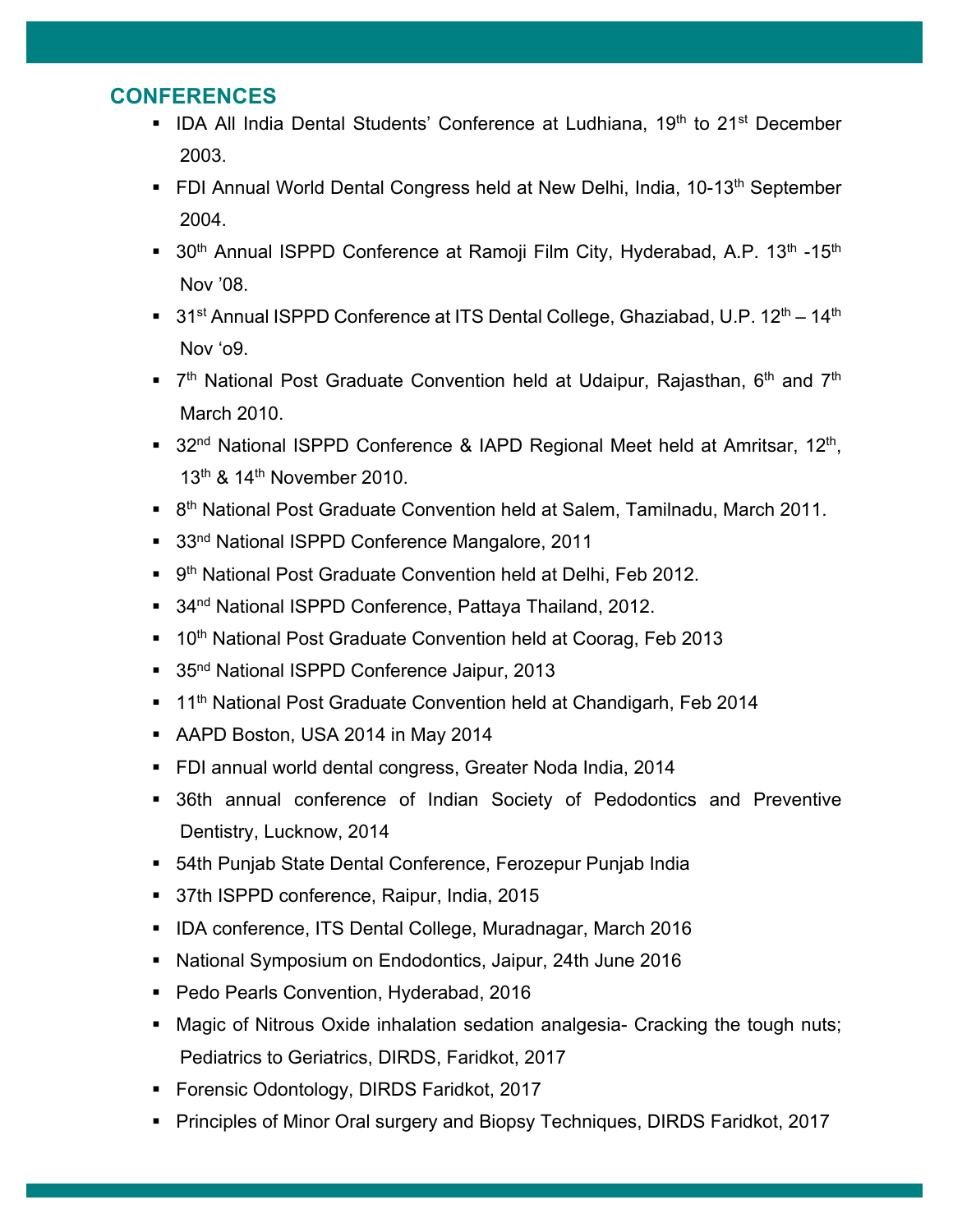- Ist Emirates Pediatric Dentistry and International Association of Pediatric Dentistry Congress, Dubai, UAE, 2017
- South Asian Association of Pediatric Dentistry Congress, New Delhi, 2018
- 1st Nepalese association of Pediatric Dentistry, Congress, Nepal. 2018
- Pediatric Association of Asia biennial congress, Beijing, China, 2018
- IAPD ECC World congress, Bangkok, Thailand, 2018
- ISPPD Student Convention, 2019
- 2<sup>nd</sup> South Asian Association of Pediatric Dentistry & 3<sup>rd</sup> Nepalese Association of Pediatric Dentistry Congress, Kathmandu, Nepal, 2019.

# **AFFILIATIONS**

#### **Presently Member**

- o Indian Society of Oral Implantology
- o Indian Dental Association.
- o Indian Association of Dental Traumatology
- o Indian Society of Esthetic Dentistry
- o American academy of Pediatric Dentistry'
- o International Association of Pediatric dentistry
- o Indian Society of Pedodontics and Preventive Dentistry
- o American association of Periodontology
- o American Dental association
- o European Society of Orthodontics
- o International association of Dental Research
- o British Endodontic society
- o European academy of Pediatric Dentistry
- o Pediatric Association of Asia
- § **External examiner for various universities**
- § **Paper setter for UG and PG exams in Various National Universities**
- § **Reviewer for various international and national journals**

# **PERSONAL PROFILE**

| <b>Father's Name</b>  | Dr. D. P. Goyal            |
|-----------------------|----------------------------|
| Date of Birth         | 9 <sup>th</sup> Sept. 1969 |
| <b>Marital Status</b> | <b>Married</b>             |